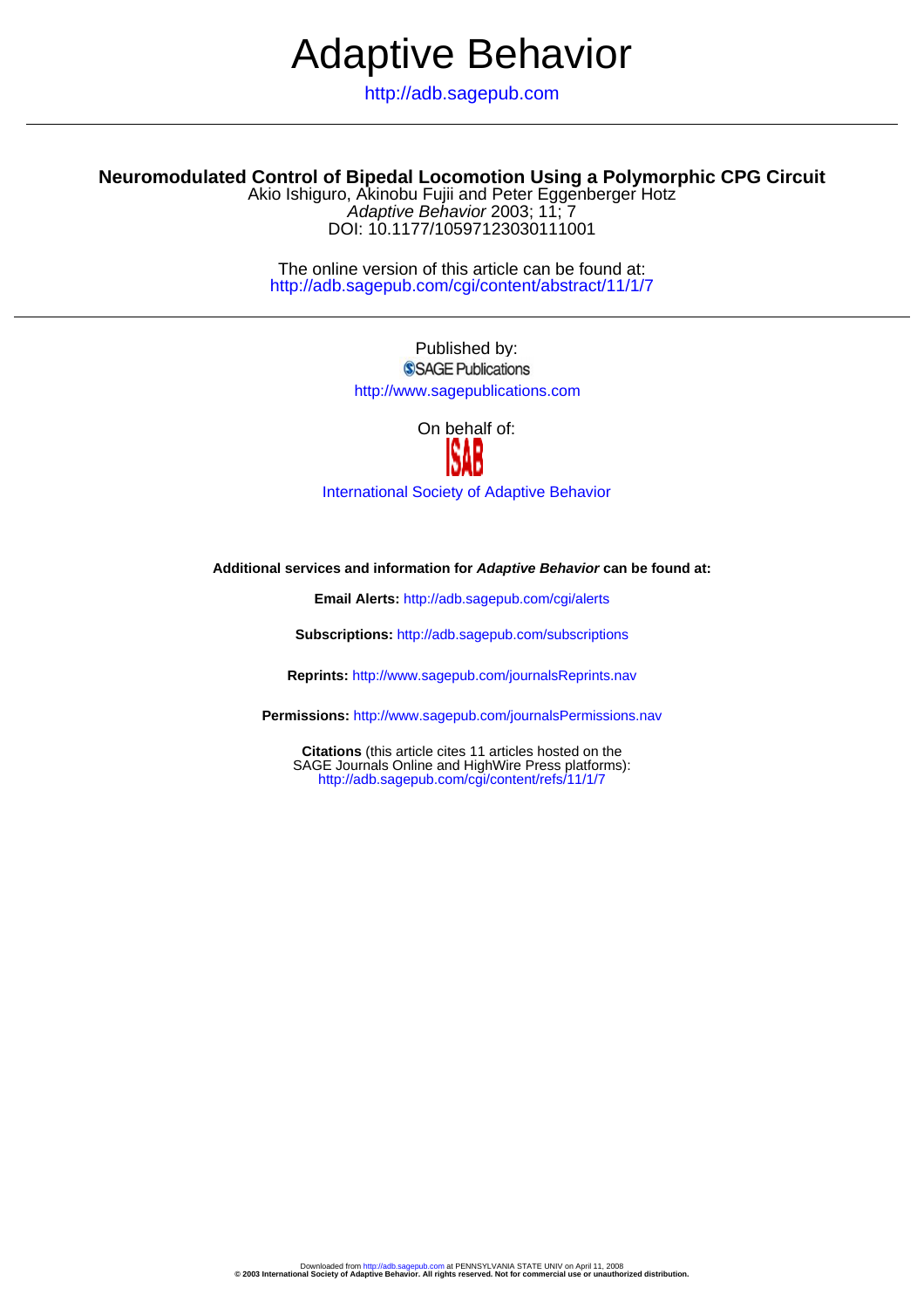

# **Neuromodulated Control of Bipedal Locomotion Using a Polymorphic CPG Circuit**

Akio Ishiguro<sup>1</sup>, Akinobu Fujii<sup>1</sup>, [Peter Eggenberger Hotz](#page-11-0)<sup>2,3</sup> *1 Department of Computational Science and Engineering, Nagoya University 2 Emergent Communication Mechanisms Project, ATR Human Information Science Laboratories 3 Department of Information Technology, University of Zurich*

To date, various methods using the concept of neural circuit or so-called central pattern generators (CPGs) have been proposed to create agile locomotion for legged robots. In contrast to these approaches, in this article we propose a polymorphic neural circuit that allows the dynamic change of its properties according to the current situation in real time to be employed instead. To this end, the concept of neuromodulation is introduced. To verify the feasibility of this approach, this concept is applied to the control of a three-dimensional biped robot that is intrinsically unstable. The importance of an adaptive controller is illustrated with the simulations of biped walking on uneven terrain, and the results show that the biped robot successfully copes with environmental perturbation by dynamically changing the torque outputs applied to the joints. Furthermore, the proposed approach outperforms a monolithic CPG model with sensory feedback.

**Keywords** neuromodulation · central pattern generator (CPG) · biped robot · locomotion · real-time adaptation

### **1 Introduction**

Legged robots show significant advantages over wheeled robots in uneven and unstructured environments. Yet to build a controller for a legged robot is generally extremely difficult due to the complicated interaction dynamics between the robots and their environment. This challenging task was solved by natural agents showing agile and adaptive locomotion even in unstructured environments. Neurophysiological investigations suggest that locomotion (e.g. walking, swimming, flying) is generated by specific neural circuits, or socalled *central pattern generators* (CPGs). Based on these findings various approaches have been proposed

*Correspondence to*: A. Ishiguro, Department of Computational Science and Engineering, Nagoya University, Furo-cho, Chikusa-ku, Nagoya 464-8603, Japan. *E-mail*: ishiguro@cse.nagoya-u.ac.jp

for legged robots with artificial CPG controllers consisting of a set of *neural oscillators* (Taga, Yamaguchi, & Shimizu, 1991; Cruse et al., 1995; Wadden & Ekeberg, 1998).

In contrast to these approaches in which *monolithic* CPG neural networks are used to control locomotion, this study employs a *polymorphic* neural circuit that allows dynamic changes of its properties according to the current situation in real time. We are not only intrigued with simply generating stable locomotion patterns, but also with investigating how sensory information modulates locomotion patterns according to the current situation. To realize this aim, the concept of *neuromodulation* with a diffusion–reaction

Copyright © 2003 International Society for Adaptive Behavior (2003), Vol 11(1): 7–18. [1059–7123 (200303) 11:1; 7–17; 034772]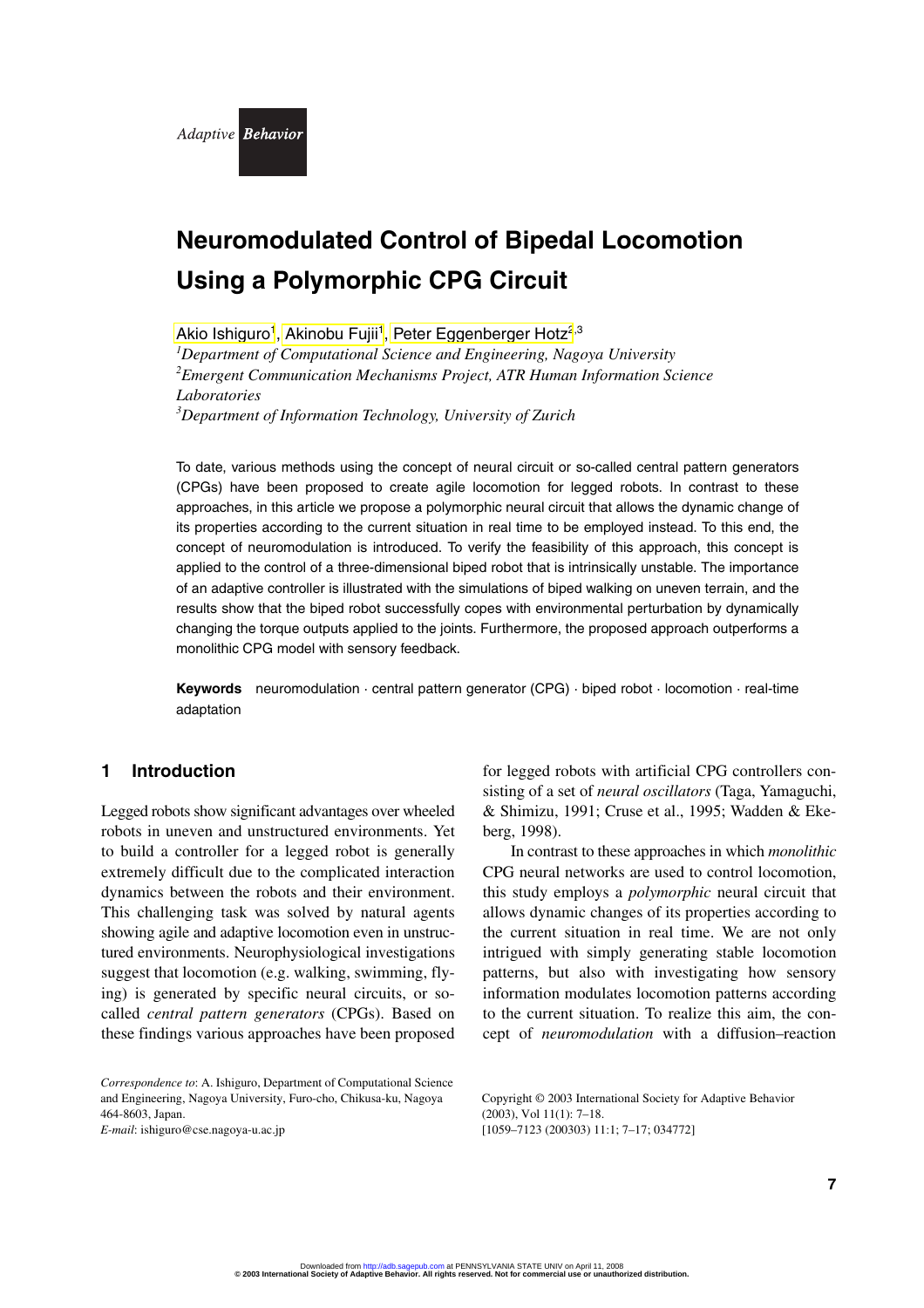

**Figure 1** Illustration of the proposed neuromodulatory concept. The interactions between the neuromodulator and its receptor depend on their steric properties, represented here as different shapes. In case 1 the diffused neuromodulator cannot alter the synaptic weight. In case 2 the interaction is specific enough to modulate the synapse.

mechanism of chemical substances called *neuromodulators* is introduced.

Typically artificial neural networks are defined as massively distributed processors made up of single units (the structure of the network) and a learning algorithm allowing modification of the synapses, which is usually a slow process. Biological investigations of small neural networks in lobsters clarified the importance of nonsynaptic communication via diffusible neuromodulators among the neurons, in contrast to localized synaptic transmission. It was shown that the stomatogastric nervous system is able to dynamically rearrange its functional structure by diffusing special substances, so-called neuromodulators (Hooper & Moulins, 1989; Meyrand, Simmers, & Moulins, 1991). This rearrangement is done by enabling or blocking the functioning of the synapses, which express special receptors for the neuromodulators on their surface (see Figure 1). The specificity of the neuromodulators relies not on the diffusion processes, but on the interactions of the neuromodulators and the expressed receptors on the synapses. A change in a synapse due to a particular neuromodulator takes place only if a synapse expresses the corresponding receptor and if the neuromodulator concentration at the synapse is high enough. The specificity of the interaction between a neuromodulator and its corresponding receptor depends on their steric properties. By introducing such a neuromodulator concept synaptic changes on a different time scale can be investigated, because the interactions between neuromodulators and receptors allow an immediate change of the synaptic information transfer.

As there is no current existing theory about how such neural networks can be created, the evolutionary approach is the method of choice in exploring the interactions among neuromodulators, receptors, synapses, and neurons. Although the neuromodulators diffuse freely to the other neurons in a net, they can specifically influence synapses by using specific interactions with the receptors on the synapses. Only those synapses that have an appropriate receptor will be influenced by a neuromodulator. Possible interactions can then be explored by an evolutionary algorithm by changing the expression of different receptors on the synapses and the production of neuromodulators.

Another reason for the interest of neuromodulators is their potential to overcome the reality gap (Miglino, Lund, & Nolfi, 1995; Jakobi, Husbands, & Hervey, 1995; Jakobi, 1998; Nolfi, 1997). An example of a peg-pushing agent controlled by neuromodulators was first evolved in a simulator and then successfully transfered to the real world (Eggenberger, Ishiguro, Tokura, Kondo, & Uchikawa, 2000). The basic idea is to evolve adaptive controllers that are able to sense their current situation and to test the same controller for slightly different situations, which leads to robust and adaptive behavior of the simulated agent as well as the robot.

Here, as the initial step of the investigation, we attempt to create neural controllers with a neuromodulation mechanism for a three-dimensional biped robot in the sagittal plane. Simulations were carried out in a physical simulator to verify the feasibility of our proposed method.

# **2 Related Work**

Concerning the evolutionary creation of controllers for legged robots, various methods have been proposed. Beer and colleagues evolved dynamically recurrent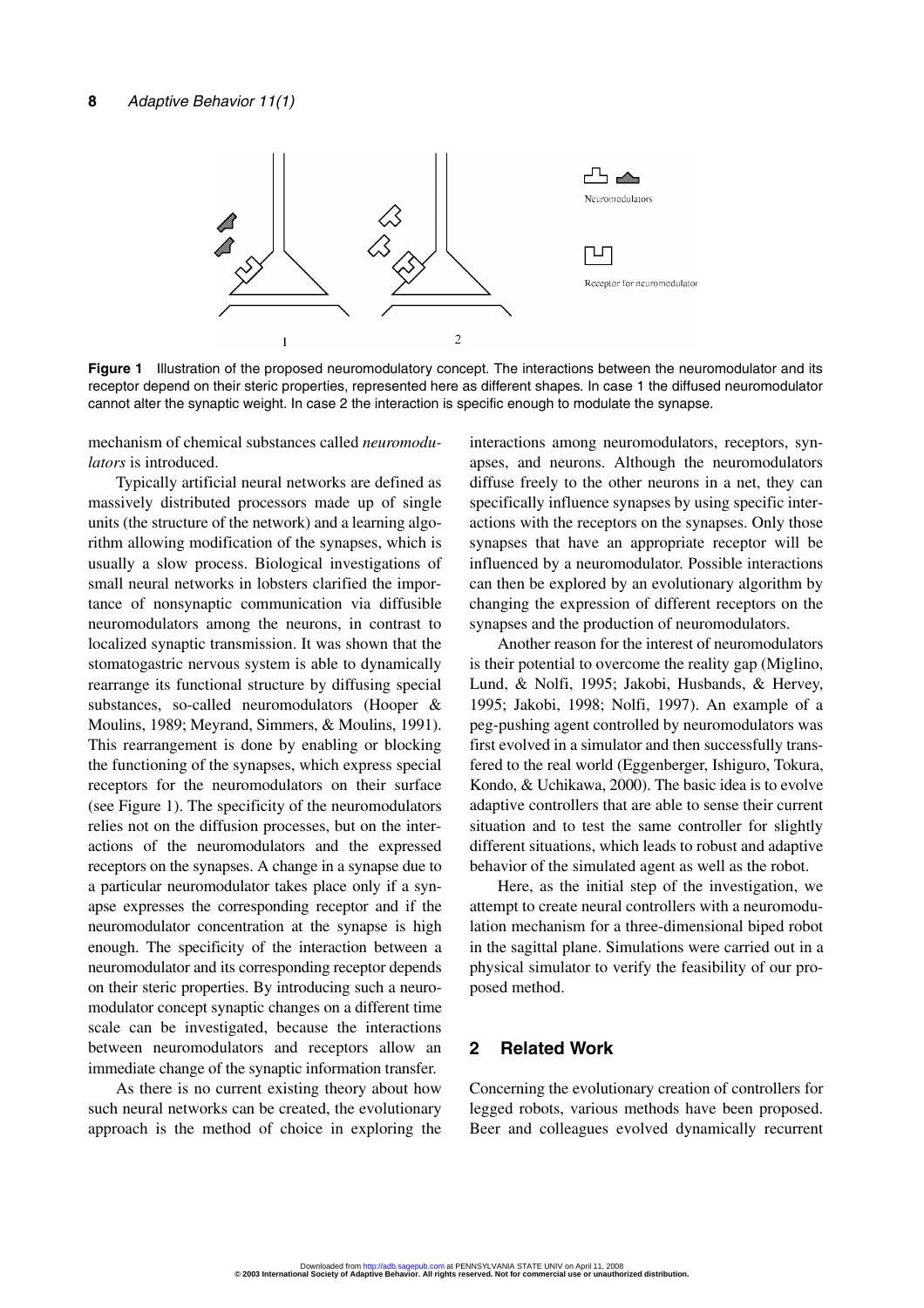neural networks for a hexapod robot (Beer, Chiel, & Sterling, 1991). Jakobi introduced the concept of *minimal simulation* not only to speed up the evolutionary process but also to bridge the gap between simulated and real environments. He applied this concept to evolve a controller for an octopod robot (Jakobi, 1998). Gruau and Quatramaran (1997) proposed the *cellular encoding scheme* based on genetic programming and implemented it to evolve a hexapod controller. Kodjabachian proposed a *geometry-oriented encoding scheme* called SGOCE and evolved a neurocontroller for a legged robot (Kodjabachian & Meyer, 1998a, b). Ijspeert evolved a controller to mimic a salamander's locomotion and the resultant controller could smoothly switch between swimming and walking (Ijspeert, Hallam, & Willshaw, 1998; Ijspeert, 2000).

There are mainly two points to be noted from the above-mentioned works. First, most of these methods are based on *monolithic* neural networks, that is, the properties of the controllers such as synaptic weights are fixed once acceptable controllers for the given task are evolved. Second, as mentioned above, so far various methods have been proposed for quadruped, hexapod, and octopod robots; however, still very few biped robots have been evolved in spite of their remarkable mobility. This is presumably due to their high instability.

Concerning the evolutionary creation of plastic neural controllers, Floreano and Mondada (1996) evolved neural controllers by assigning a learning rule to every synapse. In contrast, our approach allows us to evolve learning rules, which can correlate not only the activity of neighboring neurons and their synapses, but also the activities from distant neurons depending on which neuromodulators are diffused in a given situation. Furthermore, by introducing a blocking function, the neuromodulators can also dynamically rearrange the structure of the neural network.

Husbands et al. (1998) introduced a gas model (nitric oxide), which allows the modulation of synapses. The main difference to our approach is that we use specific receptors to locate an effect on a neuron or a synapse. Using the receptor concept a cell can diffuse a neuromodulator to all cells, but only those that have the corresponding receptor will be changed by the neuromodulator; all the others remain unchanged.

# **3 Locomotion Control Using Neuromodulation**

#### **3.1 Biped Robot Model**

The three-dimensional biped robot model used in this study is illustrated in Figure 2. This robot is composed of eight rigid parts (i.e., torso, waist, thighs, shanks, and feet) and seven joints. These joints are all independently driven by pairs of antagonistic actuators, *flexor* and *extensor*, to take not only the static torque but also the stiffness of the joints (for energy efficiency) into account. The robot has an angle sensor at the hip joints, informing how the concerned joint rotates. In addition, an incline sensor exists, detecting how the robot inclines in the sagittal plane. This incline sensor returns a positive value when the robot leans forward, and a negative value otherwise.

The following simulations were conducted with the use of a physics-based, three-dimensional simulation environment.<sup>1</sup> This environment simulates both the inter-



**Figure 2** Three-dimensional biped robot model used in the simulation. This robot has in total 7 degrees of freedom. For simplicity, the torso is allowed to move only in the lateral plane.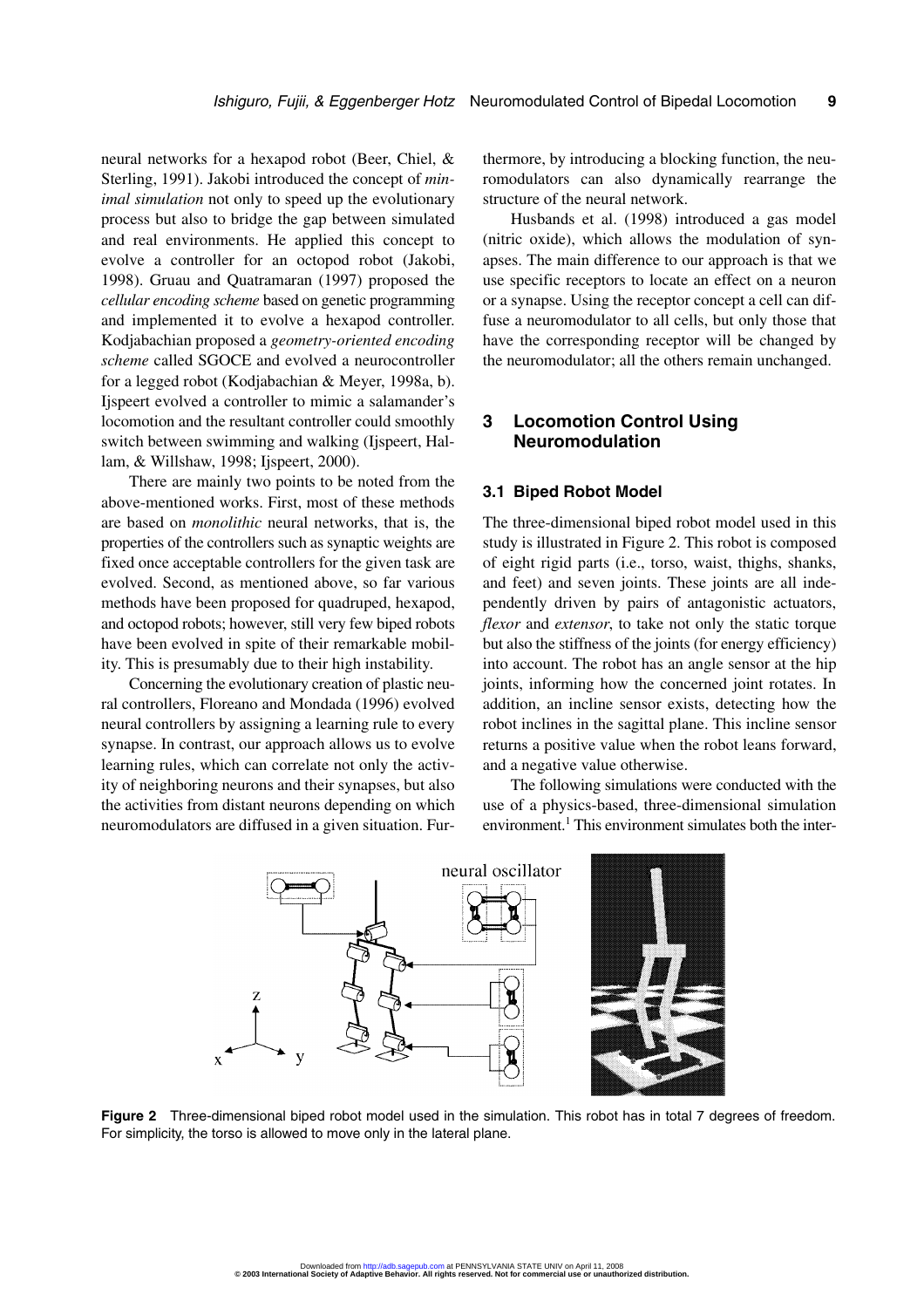| Body part   | Size(m)                          | Mass $(kg)$ |
|-------------|----------------------------------|-------------|
| Torso       | 0.56                             | 2.0         |
| <b>Body</b> | $0.1 \times 0.36$ (d $\times$ w) | 1.0         |
| Thigh       | 0.44                             | 1.0         |
| Shank       | 0.47                             | 1.0         |
| Foot        | $0.1 \times 0.36$ (d × w)        | 1.0         |

**Table 1** Body parameters of the biped robot.

nal and external forces acting on the agent and objects in its environment, as well as various other physical properties such as contacts between the agent and the ground, and torque applied by the motors to the joints within an acceptable time limit. The body parameters used in the following simulations are listed in Table 1.

#### **3.2 Structure of the Neural Circuit**

The whole structure of the CPG circuit employed to generate biped locomotion is illustrated in Figure 3a. This CPG circuit consists of seven sets of neural oscillators, one for each joint in the robot. In this study, *Matsuoka's oscillator model* was employed to create rhythmic locomotion patterns, where two neurons mutually inhibit each other (see Figure 3b; Matsuoka, 1987).

The dynamics of each neuron in the oscillator obeys the following first-order differential equations:

$$
\tau_r \frac{du_i}{dt} = -u_i - \sum_{j=1}^n w_{ij} y_j + \text{feed}_i - bf_i + s_i \tag{1}
$$

$$
\tau_a \frac{df_i}{dt} = -f_i + y_i \tag{2}
$$

$$
y_i(u) = \max\{0, u\} \tag{3}
$$

where  $u_i$  is the membrane potential of neuron  $i, f$  is the variable representing the degree of self-inhibitory effect of the neuron concerned, *b* is the parameter determining the strength of self-inhibitory effect,  $w_{ii}$  is the synaptic weight from neuron  $j$  to neuron  $i$ ,  $y$  is the output of the neuron, *s* is the external input coming from a neuron, the output of which is set to be constant, and feed<sub>*i*</sub> is the sensory feedback applied to neuron *i*.  $\tau_r$  and  $\tau_a$  are the time constants. Note that one of the neurons in the oscillator is responsible for the generation of the extension torque, whereas the other is





flexor neuron

**Figure 3** Controller for the biped robot. Each joint is controlled by a neural oscillator, composed of two mutually inhibiting neurons. For stable entrainment between the central pattern generator (CPG) circuit and the musculo-skeletal system, each hip neuron receives sensory feedback from its corresponding angle sensor equipped at the hip joint.

responsible for the flexion torque of the joint. As a result the torque  $T_r$  that will actually be applied to this joint is proportional to the difference of the activities of these two neurons.

To establish stable entrainment between the neural system and the musculo-skeletal system, a sensory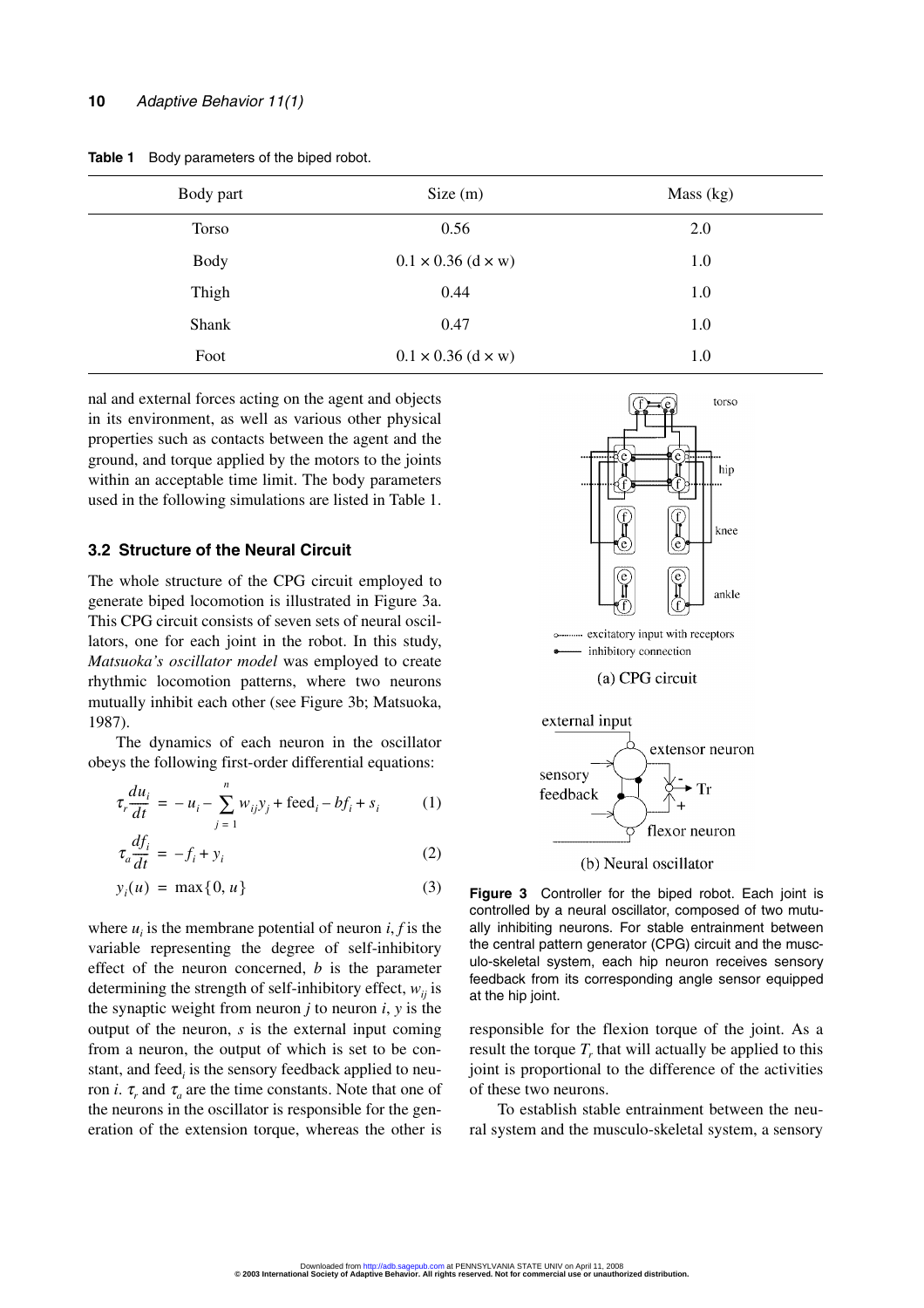feedback is implemented at the hip joints. The information from the angle sensor is positively fed back to the extensor neuron of the hip joint, whereas negatively to the flexor neuron as:

$$
feed = +k \cdot \theta_{\text{hip}}
$$
  
for the extension neuron at the hip joint  
feed =  $-k \cdot \theta_{\text{hip}}$  (5)  
for the flexor neuron at the hip joints

where *k* is the feedback gain, and  $\theta_{\text{hip}}$  is the sensor reading from the angle sensor.

#### **3.3 Neuromodulation Mechanism**

The neuromodulation mechanism employed to regulate the behavior of the aforementioned CPG circuit was designed in the following way:

Diffusion Process. In the present work, for simplicity, only the incline sensory neuron is allowed to diffuse specific (i.e., genetically determined) types of neuromodulators (NMs) as long as its neuronal activity *y* is within the corresponding diffusible area, which is also to be genetically determined. A schematic diagram indicating how the NMs are diffused is depicted in Figure 4a. The incline sensory neuron diffuses two types of neuromodulators depending on the sign of its activity. The neuromodulators  $NM_1$  and  $NM_2$  ( $NM_3$ ) and  $NM<sub>4</sub>$ ) are diffused if the sign of the activity is positive (negative) and greater (less) than a threshold  $\theta_{NM_1}$  and  $\theta_{NM_2}$  ( $\theta_{NM_3}$  and  $\theta_{NM_4}$ ), respectively. Each type has a specific value assigned to it, the so-called *concentration*  $c_{NM_k}$  ∈ [−1.5, 4.0] ( $k$  ∈ 1,2,3,4), which will be used to modify dynamically the synaptic weights of the CPG circuit. Note that the value of the concentration and the diffusion threshold (represented by  $c_{\text{NM}_1}$ ,  $c_{\text{NM}_2}$ ,  $c_{\text{NM}_3}$ ,  $c_{\text{NM}_4}$ ,  $\theta_{\text{NM}_1}$ ,  $\theta_{\text{NM}_2}$ ,  $\theta_{\text{NM}_3}$ , and  $\theta_{\text{NM}_4}$ in Figure 4a) are genetically determined for each type of NM.

Reaction Process. The diffused NMs are specifically interacted with receptors positioned on the synapses of the CPG. This allows us to modify the synaptic weights selectively and dynamically according to the diffusion patterns of the NMs. Since four types of NMs are used, there exist four types of receptors in the CPG circuit, as represented by  $R_1$ ,  $R_2$ ,  $R_3$ , and  $R_4$  in Figure 4b. Note that the receptor can specifically recognize the diffused NM with the same



(b) Reaction mechanism

**Figure 4** A schematic diagram of the neuromodulation mechanism. There are in total four types of neuromodulators, two of which are assumed to influence the synaptic property at the hip extensor neuron, and the others the hip flexor neuron. Details are explained in the text (Section 3.3).

number (e.g.,  $NM_1$  for  $R_1$ ). In the present work, these receptors are assumed to be merely on the synapses concerning the external inputs at the hip joints:  $R_1$  and  $R_3$  for the extensor neuron of the joint,  $R_2$  and  $R_4$  for the flexor neuron (see Figure 4b). Once the NMs are diffused, each synapse with the corresponding receptors will be modified as

$$
w(t+1) = w_d + \sum_{k=1}^{4} c_{NM_k}(t)
$$
 (6)

where  $w_d$  is the default synaptic weight, which will be used to create basic oscillatory behavior (see below) and  $c_{NM_k}$  is the concentration of the NM of type *k*. The meaning of this equation is that the synaptic weights are modified according to the genetically determined concentration of the diffused NM.

### **3.4 Evolutionary Creation of the Diffusion-Reaction Rules**

To create an appropriate neuromodulation mechanism, the following parameters were evolved: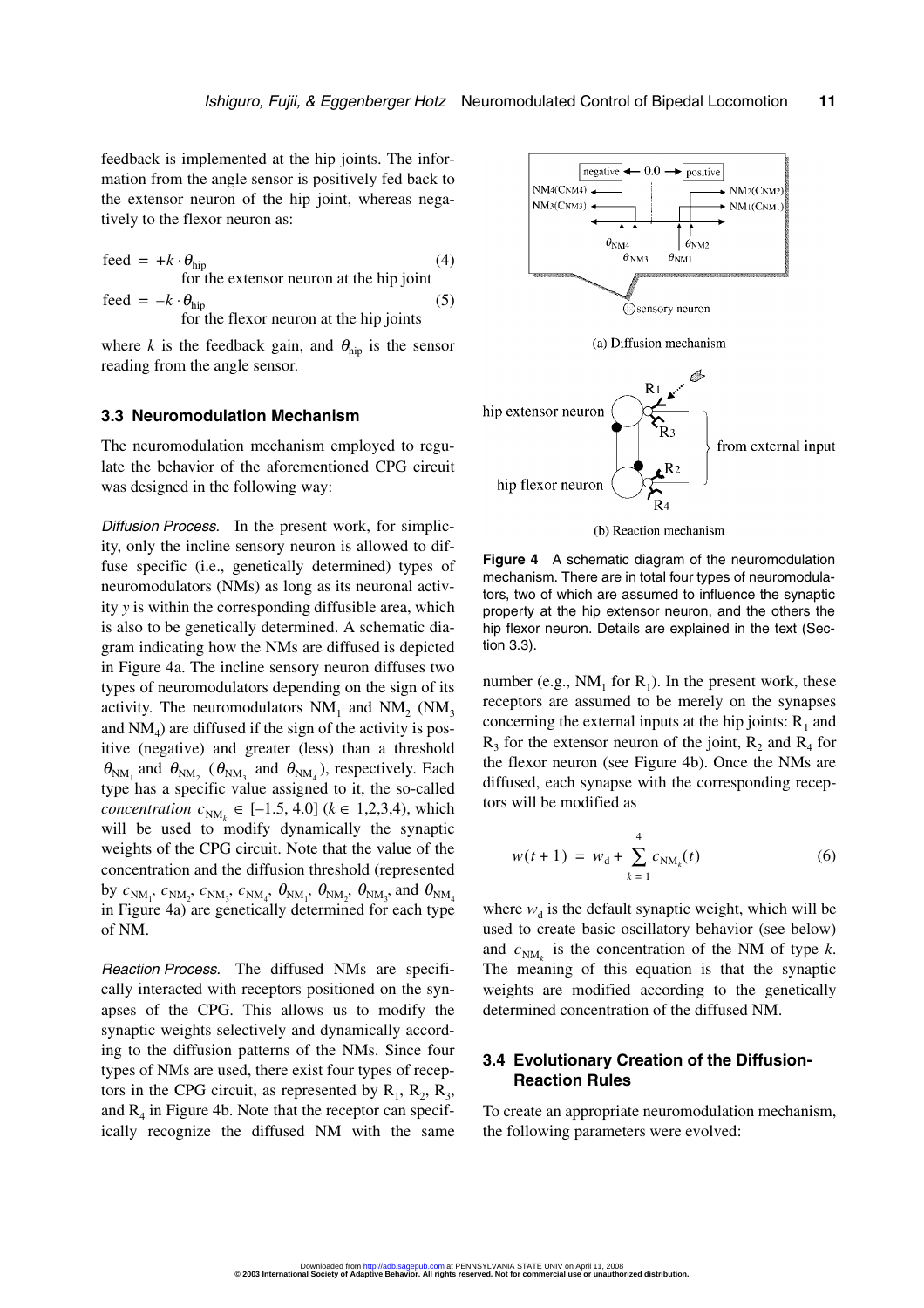- 1. The default synaptic weights of the CPG circuit  $w_{d}$ , and the parameters of the neural oscillator  $\tau_{r}$ ∈ [0.01, 0.075], τ*<sup>a</sup>* ∈ [0.04, 0.75], *b* ∈ [1.25, 2.0], and  $s \in [0.0, 5.0]$ .
- 2. The diffusion threshold value and concentration of each type of NM:  $\theta_{NM_1} \in [0.0, 1.0], \ \theta_{NM_2} \in$ [0.0, 1.0],  $\theta_{NM_3} \in [-1.0, 0.0]$ , and  $\theta_{NM_4} \in [-1.0, 0.0]$ 0.0],  $c_{NM_1} \in [-1.5, 4.0]$ ,  $c_{NM_2} \in [-1.5, 4.0]$ ,  $c_{NM_3}$  $\in$  [-1.5, 4.0], and  $c_{NM_4} \in$  [-1.5, 4.0].

Note that these parameters should be determined by taking the body dynamics and the interaction dynamics with the environment into account. Thus, in this study a genetic algorithm was employed to meet this requirement. As mentioned before, the objective of this study is to develop an adaptive CPG circuit that can cope with gradient changes of the terrain. To efficiently create such a neural circuit, an incremental two-staged evolutionary scheme is adopted. In the following section it is shown how each stage of the evolution was conducted.

**3.4.1 The First Stage of the Evolution (Acquisition of the Default CPG Circuit)** The aim of this stage is to create the basic structure of the CPG circuit, which can generate rhythmic and stable locomotion patterns on flat terrain. More specifically, the default synaptic weights of the CPG circuit and the parameters of the neural oscillator were evolved. These parameters were encoded as a binary-bit string, which will be used as a chromosome for the evolutionary process. Each individual was tested on flat terrain, allowed to move for 30 s, and the following fitness function was employed for this purpose:

$$
f_1 = D_{\text{flat}} \tag{7}
$$

where  $D_{\text{flat}}$  is the resultant walking distance traveled during the evaluation period (i.e., 30 s).  $D_{\text{flat}}$  only contributed to the fitness if the height of the waist was beyond the pre-specified threshold (70% height of the upright posture). This scheme was adopted to encourage the generation of stable and successful walking by alternatively stepping forward. One hundred individuals were evolved through 200 generations with a crossover rate of 0.2 and mutation rate of 0.1.

**3.4.2 The Second Stage of the Evolution (Acquisition of the Neuromodulation Mechanism)** The targets to be evolved in this stage were the neuromodulation mechanisms that can appropriately modify the synaptic weights of the CPG circuit obtained in the previous stage of the evolution according to the current situation. The population obtained at the last generation in the first stage was used as the initial population of this stage and was evolved through 200 generations. Here, each individual was tested under two different environments, namely 5° uphill and 5° downhill, and the following fitness function was used as the evaluation criterion:

$$
f_2 = D_{\text{uphill}} \times D_{\text{downhill}} \tag{8}
$$

where  $D_{\text{uphill}}$  and  $D_{\text{downhill}}$  are the resultant distance traveled on the uphill and the downhill slopes, respectively. The encoding scheme (i.e., binary-bit chromosome) and the parameters of genetic operators (i.e., crossover and mutation rates) were exactly the same as in the first stage of the evolutionary process.

# **4 Simulation Results**

#### **4.1 Acquisition of Locomotion on Flat Terrain**

Figure 5a shows the locomotion of the best-evolved agent obtained in the first stage. In this figure the robot moves from left to right. Figure 5b indicates the transition of the hip-joint angle, knee-joint angle, and ankle-joint angle of the right leg. As the figures show, the robot can successfully walk on the flat terrain by periodically and alternately stepping forward. However, it is observed that this evolved controller is unable to adapt to gradient changes. Note that at this stage only the angle sensors were employed for the sensory feedback.

#### **4.2 Acquisition of Locomotion on Inclined Terrain**

Figure 6a and b show the transition of the oscillator outputs from the hip flexor and extensor neurons and the synaptic weights of the best-evolved agent obtained in the second stage, respectively. As the figures represent, the robot can continue walking without falling down by modulating the applied torques.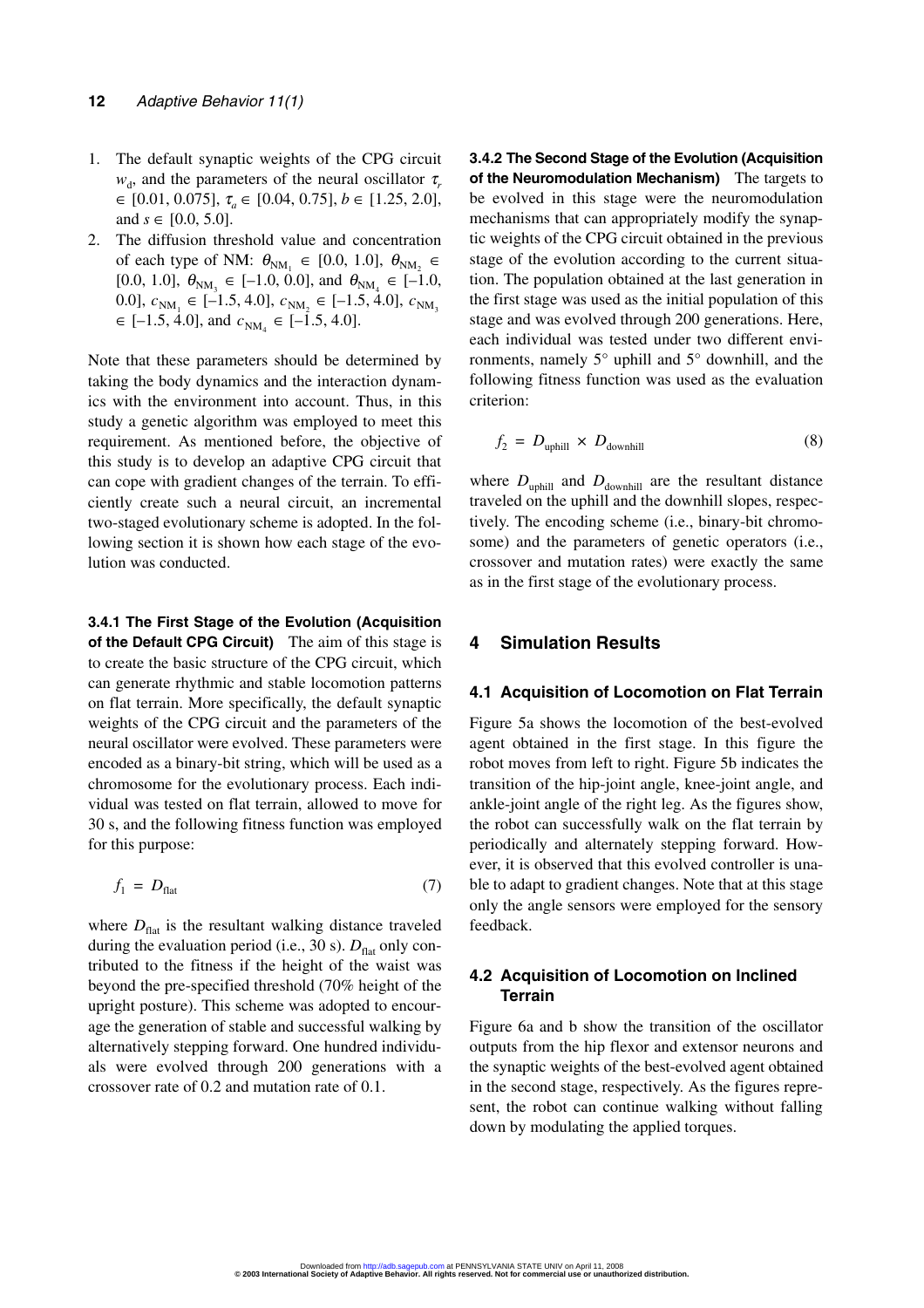

**Figure 5** (a) The obtained locomotion through the first stage of evolution. This snapshot indicates the locomotion recorded between 0 and 8 s. (b) The transition of the hip-joint angle, knee-joint angle, and ankle-joint angle of the right leg. This indicates that the robot can successfully walk.



**Figure 6** Transition of the oscillator outputs from the hip flexor neurons and the connection weights during (a) uphill and (b) downhill walking. The different connection weights of the hip's extensor and flexor neurons reflect the adaptation of the controller to these two different tasks. The controller is therefore changing dynamically (reflected by the dynamic change of the synaptic weights), which is by definition an adaptive and not a robust control.

#### **4.3 Validation of Adaptability**

**4.3.1 Compound Environment** To investigate the adaptability of the evolved neuromodulation mechanism, the best-evolved robot obtained in the second stage was placed on the slope schematically illustrated in Figure 7. Remember the environments experienced in the second stage were purely uphill and downhill slopes. Thus, the robot has never experienced gradient changes (e.g.,  $0^{\circ} \rightarrow 5^{\circ}$ ,  $-5^{\circ} \rightarrow 0^{\circ}$ , etc.) during the evolutionary process.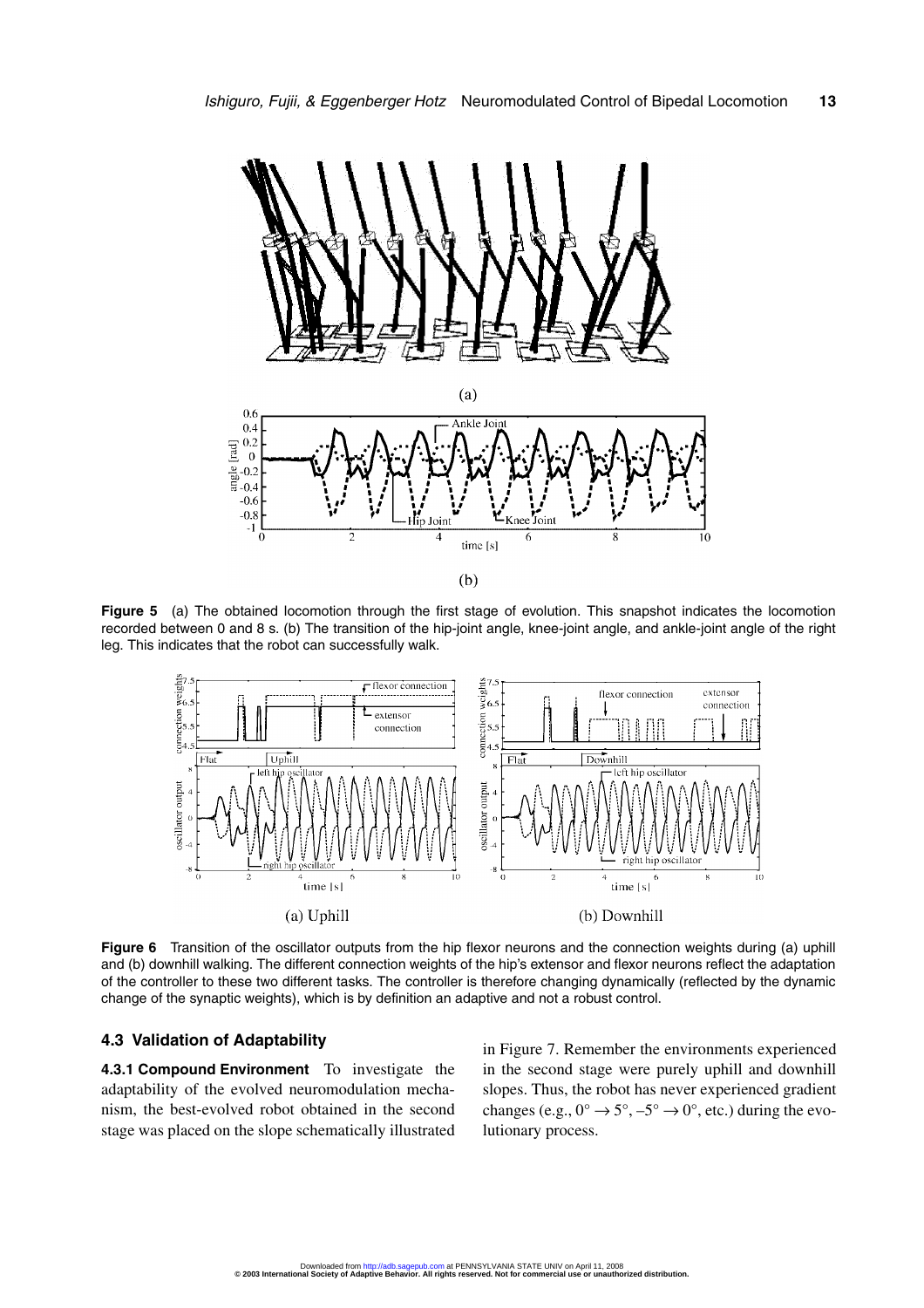

**Figure 7** Test terrain with downhill, flat, and uphill components. This terrain was used to test the adaptability of the evolved neural controllers for the biped. Note that the robot has never experienced this environmental configuration during its evolutionary processes.

Shown in Figure 8 is the resultant locomotion under this test environment. Interestingly, as the figure indicates, the robot changes its locomotion pattern to cope with this environment. To visualize this adaptation process, the transition of the synaptic weights (i.e., flexor and extensor neurons) and the oscillator outputs applied to the hip joints (i.e., right and left oscillator outputs) during this walking are shown in Figure 9. These figures show that depending on the gradient of the terrain, the diffusion patterns of the synaptic weights are changed dynamically, which leads to the real-time regulation of the torques applied to the hip joints.

**4.3.2 Impulsive Force** Shown in Figure 10 are the data obtained after disturbing the biped. In this experiment a constant force was applied at the hip toward the frontal direction between 4.05 and 4.8 s. From the figure, the robot resumed its stable locomotion at approximately 11 s. It is also observed that the robot can continue walking under the existence of impulsive force applied oppositely (i.e., toward the backward direction). It is of great interest that such a simple neuromodulation mechanism can adapt to these environmental changes.

**4.3.3 "Knock-out" Test** To verify the feasibility of the created neuromodularoty mechanism, a "knockout" test was conducted. Figure 11 shows a simulation result in which one of the neuromodulators was artificially eliminated from the best-evolved agent. As in the figure, the adaptability of the robot was significantly reduced. This strongly suggests that the created nonsynaptic communication via neuromodulators plays an essential role as the feedback control against environmental disturbances.

# **4.4 Comparison with a Monolithic CPG Circuit**

In this section we compare the neuromodulated circuit with an evolved monolithic CPG circuit having a fixed sensory feedback from the incline sensor. For the sake of fair comparison, the incremental evolution scheme mentioned above was also employed here: The population obtained at the last generation in the first stage described in the previous section was employed as the initial population of the second stage, and the connectivity and its strength between the evolved CPG circuit and the incline sensory neuron were evolved through 200 generations.

The feedback signals from the incline sensor are expressed as

$$
feedI_e = + signal \cdot w_e \cdot Include \tag{9}
$$

$$
feedI_f = - signal \cdot w_f \cdot Incline,
$$
 (10)

where feed $I_e$  and feed $I_f$  are the feedback signals to the extensor and flexor neuron of the hip oscillator, respectively (see Figure 12); signal  $(=-1, 0, 1)$  is a parameter that determines the properties of the synaptic connection between the hip oscillator neuron and the incline sensor (e.g., if signal is  $1$ , feed $I<sub>e</sub>$  will act as the positive feedback); and  $w_e$  and  $w_f$  are the strength of feed $I_e$  and feed $I_f$ , respectively. In this stage, the targets



**Figure 8** Obtained trajectory. This snapshot was recorded under the test environment. Interestingly, the robot seems to be struggling at the place where its gradient changes significantly. It is also observed that the robot changes its locomotion speed and step width according to the gradient.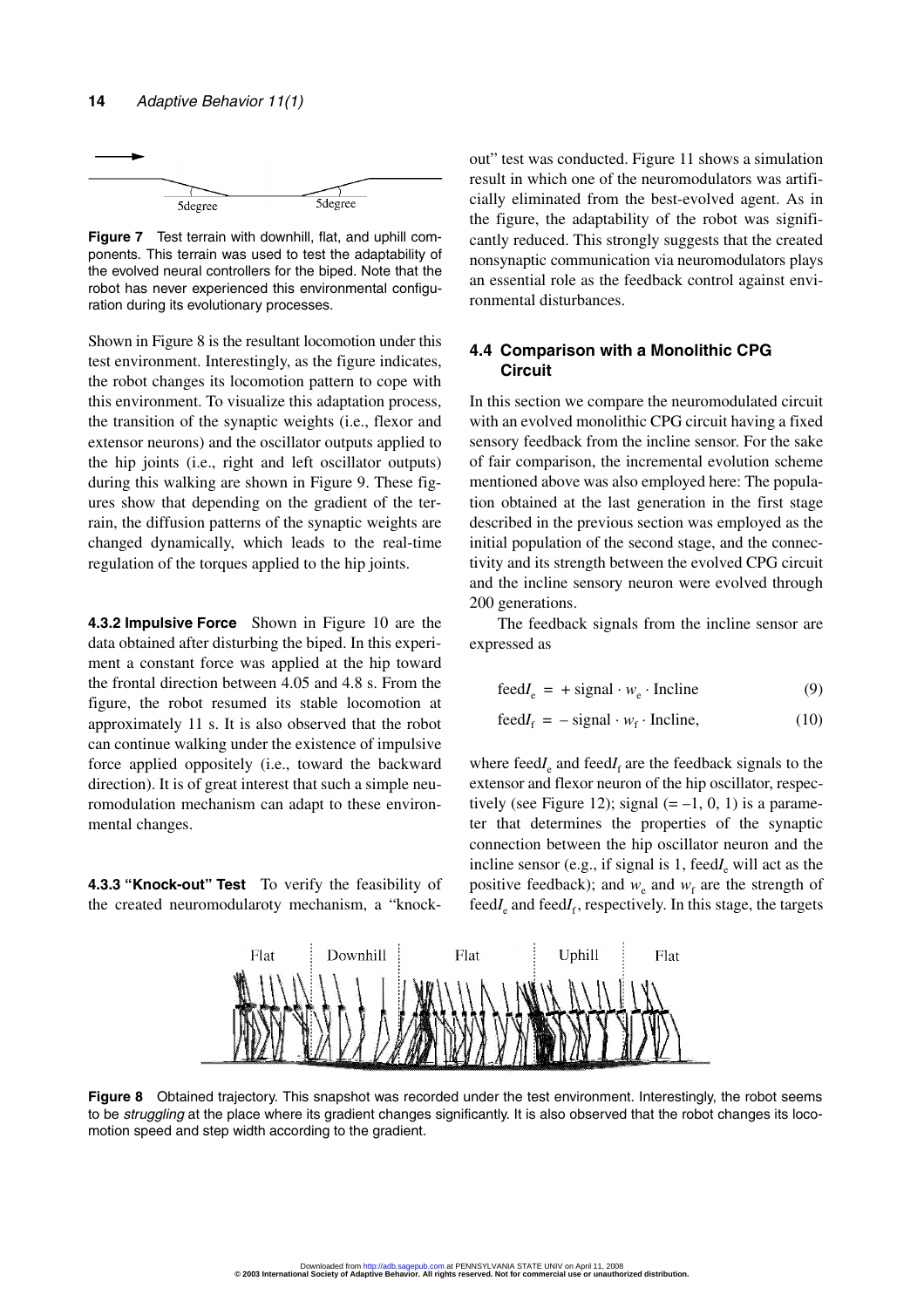

**Figure 9** Transition of the oscillator outputs from the hip flexor and extensor neurons and the connection weights under the test environment. As this figure indicates, the neuromodulation mechanism changes the synaptic weights dynamically according to the gradient of the terrain. This leads to the real-time regulation of the torques applied to the hip joints (e.g., bigger torques at the uphill compared to the flat terrain).



**Figure 10** Transition of the oscillator outputs applied to the hip joints and connection weights due to an applied disturbance. A constant force was applied at the hip toward the frontal direction between 4.05 and 4.8 s, indicated by shaded lines. The robot returned back to its stable locomotion pattern at approximately 11 s.

to be evolved are signal,  $w_e$  and  $w_f$ . The environment and the fitness function employed in this evolutionary process are exactly the same as in the second stage.

Shown in Figure 13 is the comparison of the fitness transition between the aforementioned CPG circuit with the neuromodulation and the monolithic CPG circuit with the sensory feedback. These curves were obtained by averaging over six trials. The results indicate that the proposed neuromodulation mechanism



**Figure 11** A representative result of the knock-out test with disturbance. In this test, one of the neuromodulators was artificially eliminated from the evolved neuromodulation mechanism with the result that the robot could no longer walk. This strongly suggests that the created diffusion–reaction mechanism of neuromodulators acts as an adaptive sensory feedback to the CPG circuit.



**Figure 12** Structure of the monolithic CPG circuit with the fixed sensory feedback. The signal coming from the incline sensor is fed back to the extensor and flexor neurons of the hip oscillators. The connectivity (i.e., exitatory/ inhibitory) and the strength of each connection are genetically determined.

outperforms the fixed sensory feedback approach not only in terms of adaptability but also evolvability.

### **5 Discussion and Conclusion**

In this article a neuromodulator-based method to evolve an adaptive CPG circuit for a biped robot has been investigated. To this end the concept of neuromodulation, widely observed in biological nervous systems, has been introduced to the control of a threedimensional biped robot, which is intrinsically unstable. Simulation results have shown that the proposed method can create an appropriate locomotion pattern according to the environmental perturbation. As the present work has mainly focused on the feasibility of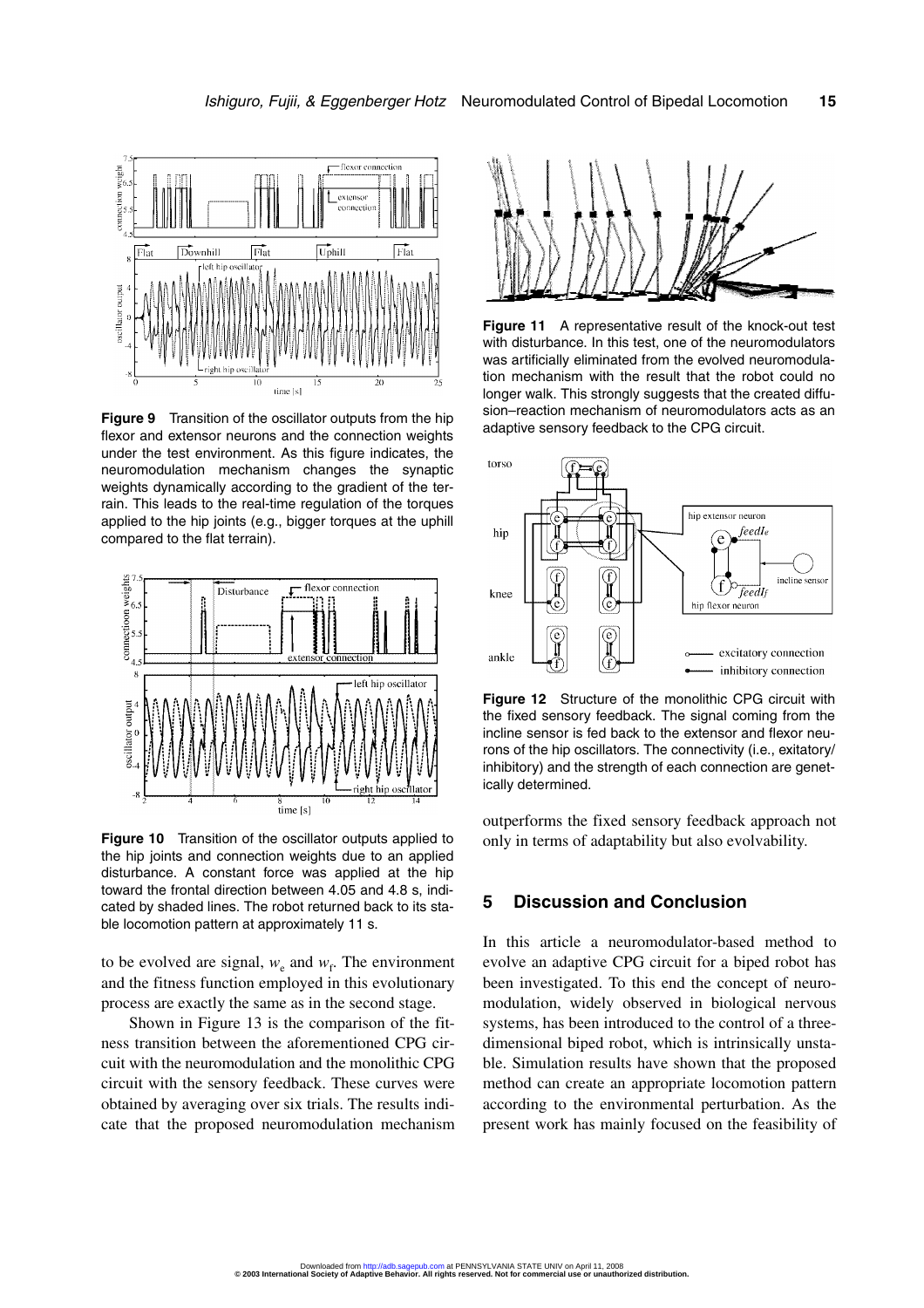

**Figure 13** Comparison of the fitness transition between the proposed CPC circuit with neuromodulation and the CPG circuit with direct sensory feedback (i.e., monolithic CPG circuit). As the figure indicates, the neuromodulation approach outperforms the CPG circuit with direct sensory feedback. This implies that evolutionary creation of appropriate sensory feedback would greatly depend on the sensory modality.

the neuromodulation concept in terms of adaptability, the number of sensory modalities has been intentionally minimized (i.e., angle sensor and incline sensor). To increase the ability to cope with a wide range of environmental changes, various types of sensory modalities will be necessary (e.g., vision, reaction force from the ground, etc.). In addition, the number of degrees of freedom of the body structure has to be increased to ameliorate maneuverability. Nevertheless, the neuromodulation concept discussed here will allow us to increase the adaptability of the evolved controller effectively compared to the conventional monolithic neural networks.

#### **Note**

1 MathEngine SDK; www.cm-labs.com

# **Acknowledgments**

This research is supported in part by a grant from the Japanese Ministry of Education, Culture, Sports, Science, and Technology (No. C: 12650442) and the Research Fellowship of the Japan Society for the Promotion of Science for Young Scientists. Many helpful suggestions for the simulator MathEngine from Auke Ijspeert at Swiss Federal Institute of Technology (EPFL), and Josh Bongard at the AI Lab of University of Zurich are greatly appreciated.

#### **References**

- Beer, R., Chiel, J., and Sterling, L. (1991). An artificial insect. *American Scientist*, *79*, 444–452.
- Cruse, H., Bartling, C., Dean, J., Dreifert, M., Kindermann, T., & Schmitz, J. (1995). Walking: A complex behavior controlled by simple networks. *Adaptive Behavior*, *3*, 385–418.
- Eggenberger, P., Ishiguro, A., Tokura, S., Kondo, T., & Uchikawa, Y. (2000) Toward seamless transfer from simulated to real worlds: A dynamically-rearranging neural network approach. In J. Wyatt & J. Demiris (Eds.), *Proceedings of the Eighth European Workshop on Learning Robots (EWLR-8)* (Lecture Notes in Artificial Intelligence 1812, pp. 44–60). Springer.
- Floreano, D., & Mondada, F. (1996). Evolution of plastic neurocontrollers for situated agents. In P. Maes, J. Mataric, J.- A. Meyer, J. Pollack, & S. W. Wilson (Eds.), *From animals to animats 4: Proceedings of the 4th International Conference on Simulation of Adaptive Behavior* (pp. 401–411). Cambridge, MA: MIT Press.
- Gruau, F., & Quatramaran, K. (1997). Cellular encoding for interactive evolutionary robotics. In P. Husbands & I. Harvey (Eds.), *Proceedings of the Fourth European Conference on Artificial Life, ECAL97* (pp. 368–377). Cambridge, MA: MIT Press.
- Hooper, S., & Moulins, M. (1989). Switching of a neuron from one network to another by sensory–induced changes in membrane properties. *Science*, *244*, 1587–1589.
- Husbands, P., Smith, T., O'Shea, M., Jakobi, N., Anderson, J., & Philippides, A. (1998). Brains, gases and robots. In L. Niklasson, M. Boden, & T. Ziemke (Eds.), *Proceedings of the 8th International Conference on Artificial Neural Networks ICANN98* (pp. 51–63). Springer.
- Ijspeert, A. J. (2000). A neuromechanical investigaiton of salamander locomotion. In H. Kimura, H. Witte, & G. Taga (Eds.), *Proceedings of the International Symposium on Adaptive Motion of Animals and Machines, AMAM2000*. (ID no. TuP-II-1). CD-ROM. http://www.kimura.is.uec. ac.jp/amam/index.html
- Ijspeert, A. J., Hallam, J., & Willshaw, D. (1998). From lampreys to salamanders: Evolving neural controllers for swiming and walking. In R. Pfeifer, B. Blumberg, J.-A. Meyer, & S. W. Wilson (Eds.), *From animals to animats 5: Proceedings of the Fifth International Conference on Simulation of Adaptive Behavior* (pp. 390–399). Cambridge, MA: MIT Press.
- Jakobi, N. (1998). Running across the reality gap: Octopod locomotion evolved in a minimal simulation. In P. Husbands & J. Meyer (Eds.), *Proceeding of the First European Workshop on Evolutionary Robotics* (pp. 39–58). Springer.